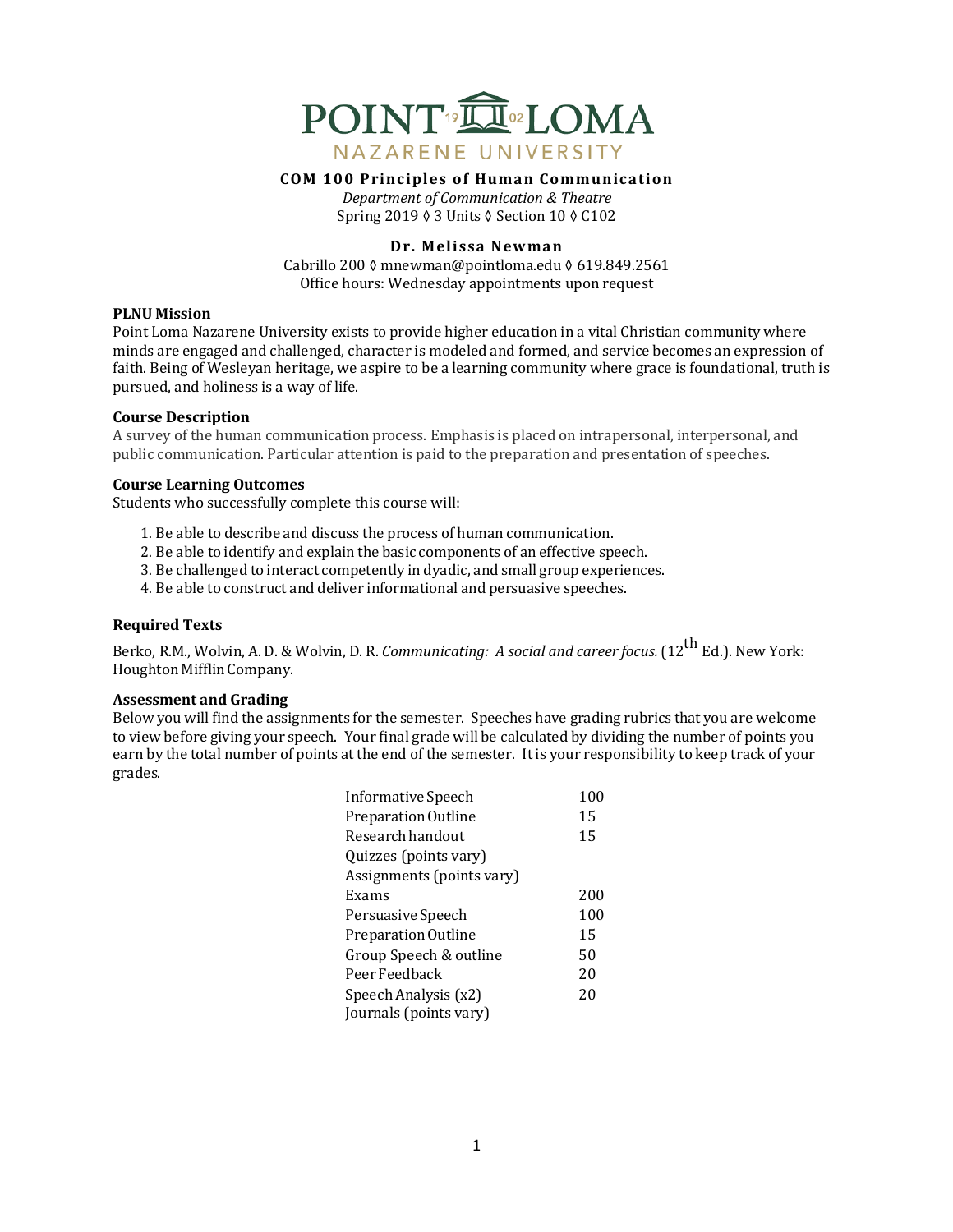# **Grade Scale**

A- = 90-92%; A = 93-100: Excellent (*exceptional, superlative presentations, engaged in class lecture and* discussion, attendance, posture, interest, etc. Comprehensive excellence is needed for a superlative grade *in this course*.

 $B = 80 - 82\%$ ;  $B = 83 - 87\%$ ;  $B = 88 - 89\%$ :Above average

 $C - 70-72\%$ ;  $C = 73-77\%$ ;  $C + 73-79\%$ : Average (*mediocre, passable, fair, midpoint between extremes of excellence and failure.)*

D- =  $60-62\%$ ; D =  $63-67\%$ ; D+ =  $68-69\%$ :Below average

F = 59% and below: Failure (*omission or lack of satisfactory performance of action or task, inadequate, impassable, etc.)*

# **Method of Instruction/Course Norms:**

1. Students are expected to attend class and be on time. Failure to make presentations on schedule will result in a failing grade for that presentation. There are no make-ups for missed speeches. In the event of absence on lecture days, students should seek missed information/notes from classmates.

2. All written work must be typed, and attention should be paid to form (including grammar, punctuation, spelling, APA formatting and general appearance) as well as content.

3. Integrity is of great importance. Plagiarism of any sort (papers/speeches) will not be tolerated and will result in a grade of "F" for the project and possibly the course.

4. Classroom disruption by cell phones or other electronic devices (i.e. text messaging) is prohibited. All cell phones and similar electronic devices must remain turned off and out of sight for the duration of class. A student may face a zero and/or failure in the class if an electronic device is used for cheating during a test.

5. Please DO NOT disrupt class while students are presenting. This includes walking in and out of the classroom. Also, please do not carry on side conversations while the professor is lecturing or during discussion. You can never show too much respect for your professors.

6. This syllabus serves as the contract between the students and professor. Your continued enrollment in the course serves as agreement to abide by the policies and information set forth here within.

# **Course Schedule**

Please note: Due to the nature of this course, the schedule is subject to change. All changes will be posted on Canvas and announced in class.

| Date                | Plan for the Week                                                                                         | Preparation for the Week                                                                   |
|---------------------|-----------------------------------------------------------------------------------------------------------|--------------------------------------------------------------------------------------------|
| Jan $10$            | Course Intro<br>Write exam, assignment and<br>speech dates in your personal<br>planner/phone with alerts  | Read Syllabus<br>Prepare/practice Intro Speech<br>Read textbook overview<br>Read Chapter 1 |
| Week of<br>Jan $14$ | <b>Introductory Speeches</b><br>Chapter 1: The Human<br><b>Communication Practice</b>                     | Read Chapters 2 & 11<br>Prepare/practice Intro Speech<br>Complete Journal                  |
| Week of<br>Jan 21   | Chapter 2: Foundations of Verbal<br>Language<br>Conversation Ted Talk<br>Chapter 11: Planning the message | Read Chapters 3 & 12<br>Decide on topic for Informative Speech                             |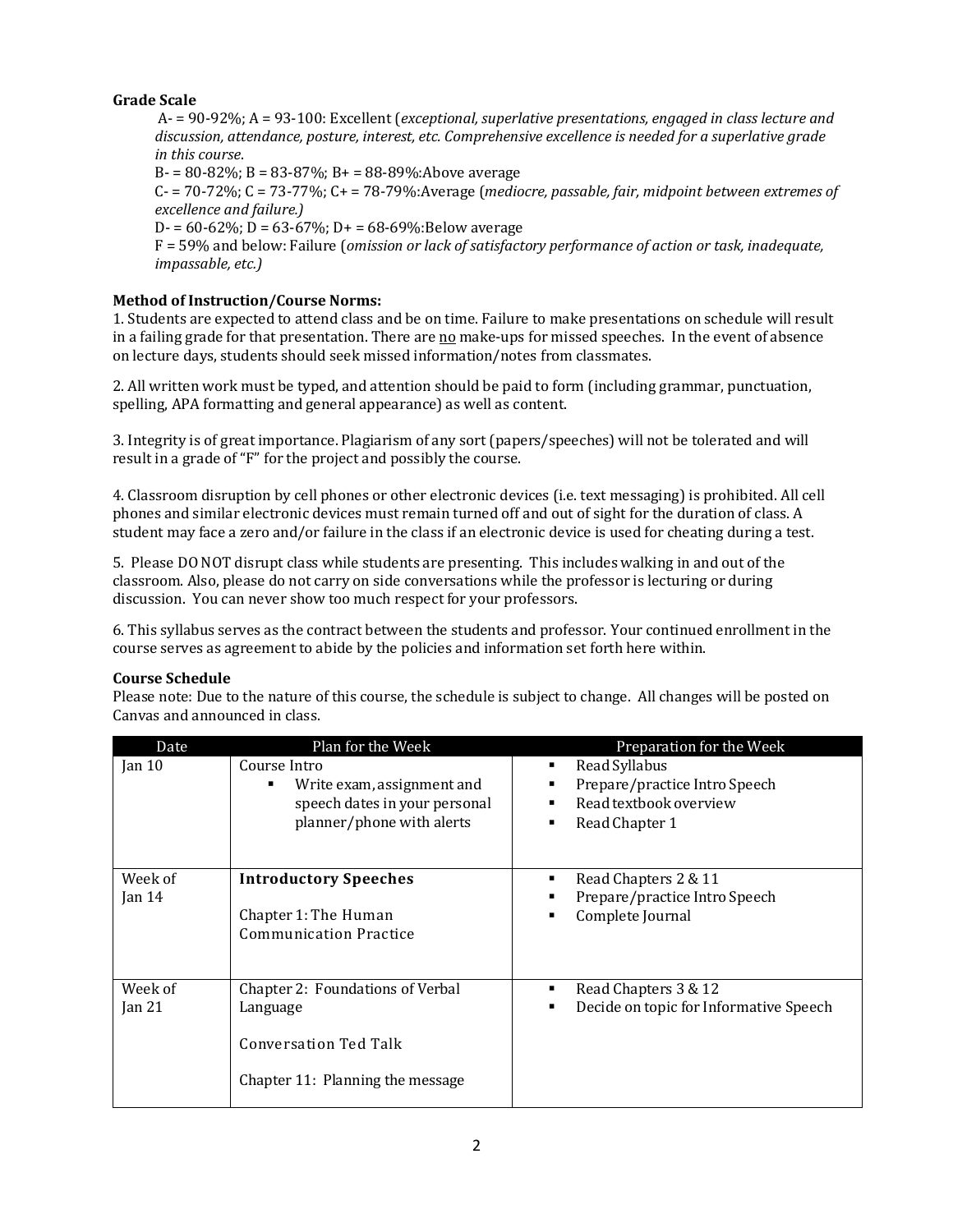| Week of<br>Jan 28  | Chapter 3: Nonverbal<br>Communication<br>Chapter 12: Developing the Message                      | Read Chapter 4<br>٠<br>Journal<br>Complete Research Handout<br>Chapter Quiz (chs 11 & 12)<br>٠ |
|--------------------|--------------------------------------------------------------------------------------------------|------------------------------------------------------------------------------------------------|
| Week of<br>Feb 4   | Chapter 4: Listening<br><b>Speech Anxiety Reading</b><br>Possible Chapter Quiz (chs 11-12)       | <b>Canvas Reading</b><br>Prepare for Exam 1                                                    |
| Feb 12th           | <b>Exam 1</b> (Chapters 1-4; speech anxiety;<br>lecture material)                                | Read Chapters 13 & 14<br>٠<br>Journal<br>٠<br>Research for Informative Speech<br>٠             |
| Feb 14             | Chapter 13: Structuring the Message<br>Chapter 14: Informative Speaking                          | Complete Informative Speech Outline<br>٠<br>Read Chapter 5                                     |
| Feb <sub>18</sub>  | Chapter 5: The Self and Perception<br>Informative Speech Outline Due                             | Chapter Quiz (Chs 11-14)<br>٠<br>Read Chapters 6 & 7                                           |
| Feb 25             | Chapters 6 & 7: Interpersonal<br>Communication<br>Possible Chapter Quiz (chs 11-14)              | Read Chapter 16<br>٠<br>Research speech/revise speech outline                                  |
| Mar 4-8            | No Class Spring Break                                                                            |                                                                                                |
| Mar 11             | Chapter 16: Presenting the Message                                                               | <b>Canvas Readings</b><br>٠<br>Journal<br>Review speech anxiety material<br>٠                  |
| Mar 19, 21 &<br>26 | <b>Informative Speeches</b><br>** bring your smart phone to record<br>speech for analysis.       | Journal<br>٠<br>Read Chapters 8 & 15<br>Turn in Peer Feedback & Self-<br>Analysis              |
| April 1            | Chapter 8: Interviews<br>Chapter 15: Persuasive Speech                                           | Chapter 15 Quiz<br>Read Chapters 9 & 10<br>Write Persuasive Speech Outline<br>Journal          |
| April 8            | Persuasive Speech<br>Conferences/Outline Due<br>Chapters 9 & 10: Groups                          | Study for Exam 2<br>٠                                                                          |
| April 16           | Exam 2 (Chapters 6-10)                                                                           | Meet with Group<br>٠<br>Prepare Group Speech outline<br>Practice Persuasive Speech             |
| April 18-22        | <b>Easter Recess</b>                                                                             |                                                                                                |
| April 23           | <b>Persuasive Speeches</b><br>** bring your smart phone or ipad to<br>record speech for analysis | Turn in Peer Feedback & Self-<br>٠<br>Analysis<br>Practice Group Speech                        |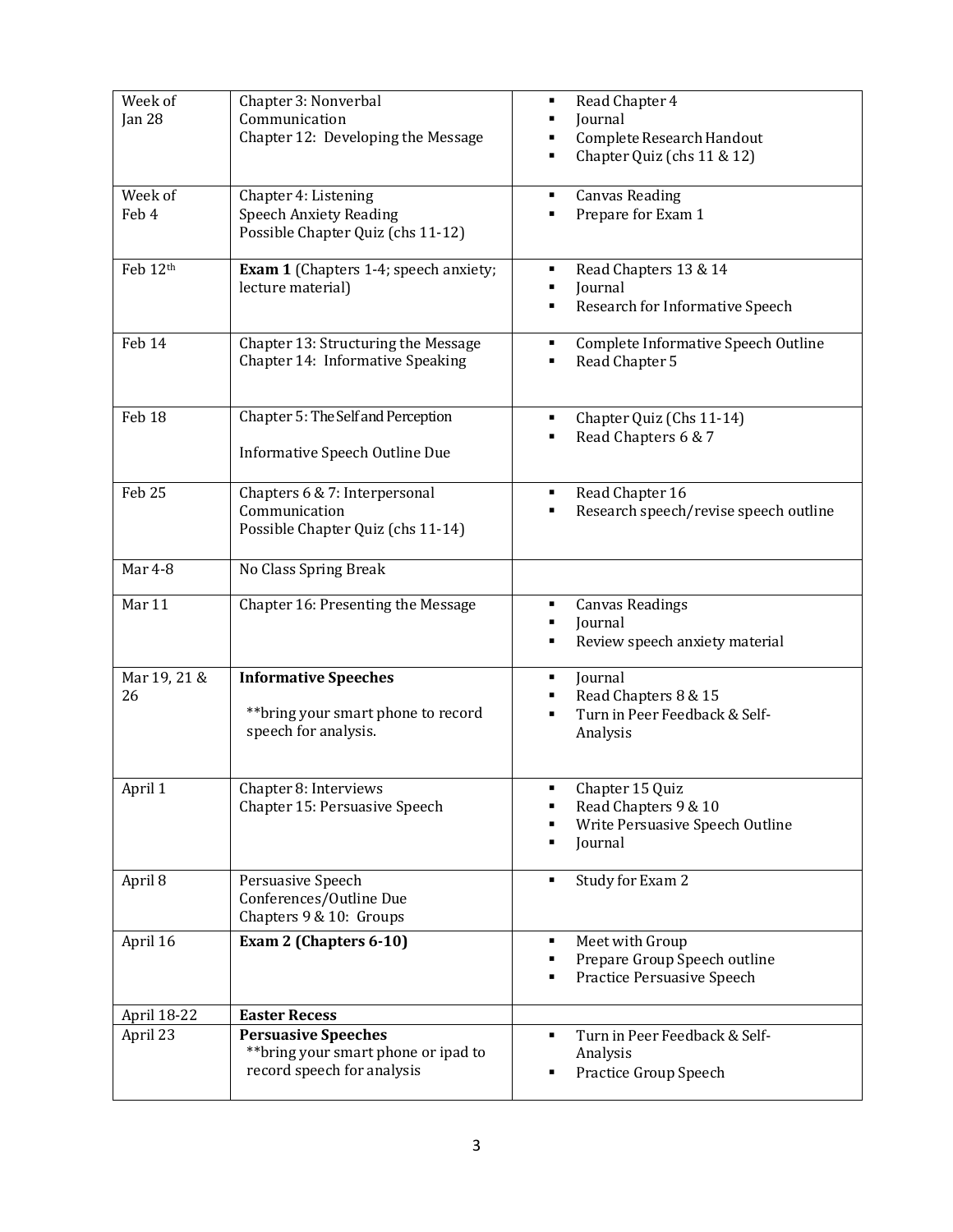| Final Exam | <b>Group Presentations</b> |  |
|------------|----------------------------|--|
| Day        |                            |  |

#### **University Notifications**

## **Attendance & Participation**

Regular and punctual attendance at all classes is considered essential to optimum academic achievement. If the student is absent from more than 10 percent of class meetings, the faculty member has the option of filing a written report which may result in de-enrollment. If the absences exceed 20 percent, the student may be de-enrolled without notice. If the date of de-enrollment is past the last date to withdraw from a class, the student will be assigned a grade of W or WF consistent with university policy in the grading section of the catalog. Every absence in this class will result in a five point deduction from final points earned. See Academic Policies in the (undergrad/graduate as appropriate) academic catalog. Additionally, students will lose 5 points for every absence.

## **Course Credit Hour Information**

In the interest of providing sufficient time to accomplish the stated Course Learning Outcomes, this class meets the PLNU credit hour policy for a three-unit class delivered over 16 weeks. Specific details about how the class meets the credit hour requirement can be provided upon request.

#### **Academic Honesty and Dishonesty**

Students should demonstrate academic honesty by doing original work and by giving appropriate credit to the ideas of others. As explained in the university catalog, academic dishonesty is the act of presenting information, ideas, and/or concepts as one's own when in reality they are the results of another person's creativity and effort. Violations of university academic honesty include cheating, plagiarism, falsification, aiding the academic dishonesty of others, or malicious misuse of university resources. A faculty member who believes a situation involving academic dishonesty has been detected may assign a failing grade for a) that particular assignment or examination, and/or b) the course following the procedure in the university catalog. Students may appeal also using the procedure in the university catalog. See Academic Policies for further information.

#### **Final Course Grades**

Final course grades will be submitted electronically at the conclusion of the semester by the deadline set forth by the university. Any questions regarding final grades need to be addressed within two weeks of the class ending and must be sent in writing to the professor. Grade inquiries beyond that time will not be allowed.

#### **Academic Accommodations**

While all students are expected to meet the minimum academic standards for completion of this course as established by the instructor, students with disabilities may request academic accommodations. At Point Loma Nazarene University, students must request that academic accommodations by filing documentation with the Disability Resource Center (DRC), located in the Bond Academic Center. Once the student files documentation, the Disability Resource Center will contact the student's instructors and provide written recommendations for reasonable and appropriate accommodations to meet the individual needs of the student. See Academic Policies in the (undergrad/graduate as appropriate) academic catalog.

#### **FERPA Policy**

In compliance with federal law, neither PLNU student ID nor social security number should be used in publicly posted grades or returned sets of assignments without student written permission. This class will meet the federal requirements by (Note: each faculty member should choose one strategy to use: distributing all grades and papers individually; requesting and filing written student permission; or assigning each student a unique class ID number not identifiable on the alphabetic roster.). Also in compliance with FERPA, you will be the only person given information about your progress in this class unless you have designated others to receive it in the "Information